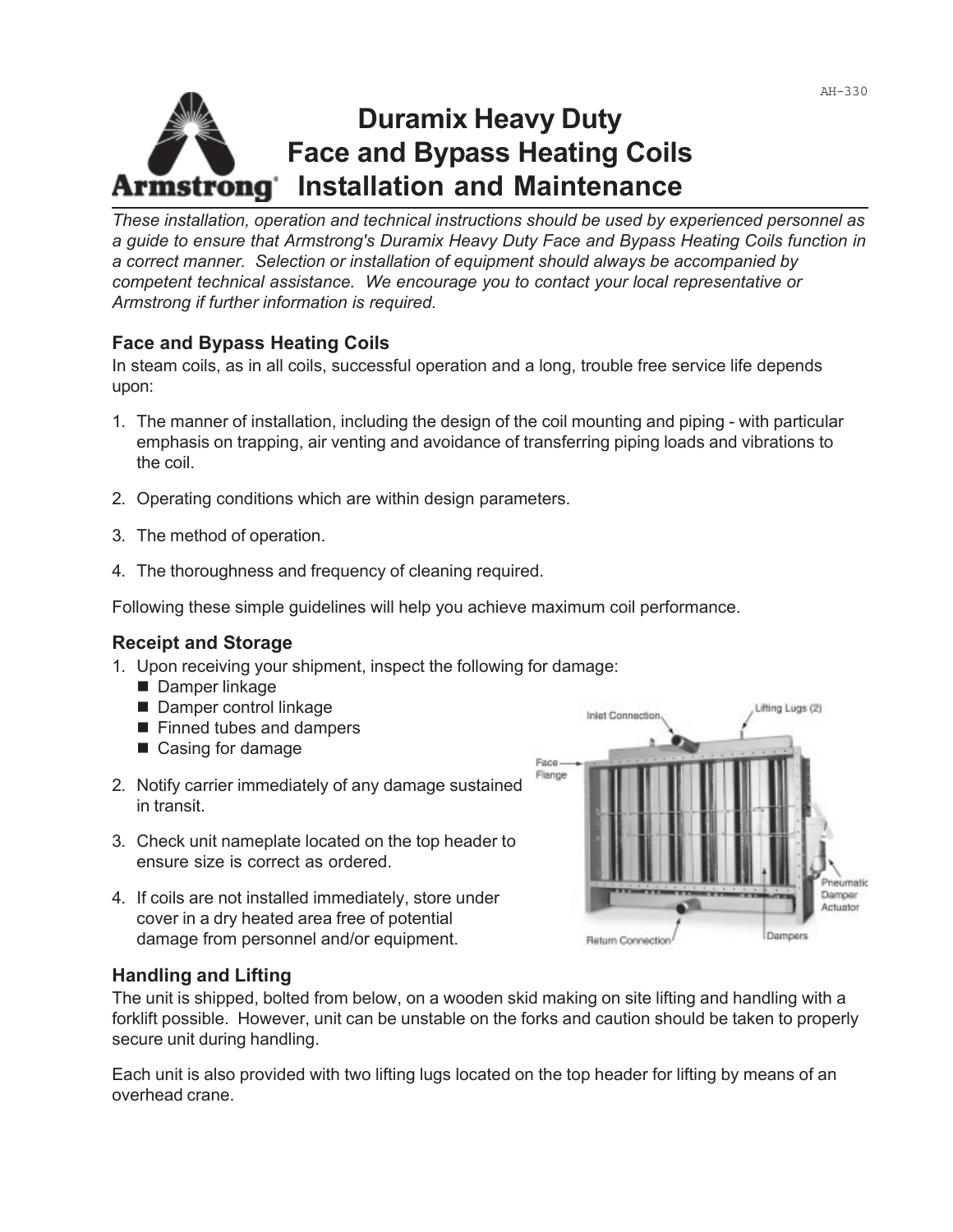#### **Installation and Mounting**

- 1. Remove shipping bolts from the wooden skid and the damper protective wooden sheets.
- 2. Install the unit with the tubes vertical only. Do not arrange with tubes horizontal.
- 3. The unit must be set "level" for proper drainage.
- 4. Provide a minimum 36" space down stream of the unit for mixing of by-passed and heated air.
- 5. Support the unit by resting the casing directly on the floor or other support structure.
- 6. Support unit and piping individually to prevent undue strains on the steam and condensate connections.
- 7. Ductwork can be attached to the unit by bolting the casing perimeter face flanges. The casing flanges must not be used to support the ductwork.

#### **Piping**

- 1. Steam and condensate pipes should be the same size as coil connections. Maintain connection size from the coil back to the steam main and from the coil to the steam trap takeoff.
- 2. The return header must be free to float and must not be restricted by condensate return piping. Use **flexible connections** for freedom of movement.
- 3. Install strainers with blowdown valves before all control valves and traps.
- 4. Install a drip trap prior to the heating unit to prevent the introduction of condensate.
- 5. Install a vacuum breaker in the steam line piping prior to the unit. Also, install a vacuum breaker on the downstream side of the unit for better drainage during shutdown.
- 6. Wherever possible, steam should enter the coil vertically rather than from the side.
- 7. Vent non-condensable gases to ensure maximum heat transfer and minimum internal corrosion. Venting can be with a fixed orifice bleed, independent thermostatic vent or by using a float and thermostatic steam trap.
- 8. Use only traps such as the inverted bucket or float and thermostatic which drain continuously. See Table on page 3 for steam trap selection. Consult you Armstrong Representative if you need assistance.
- 9. Install a dirt pocket prior to the steam trap. You may also install a gate valve at the bottom of the dirt pocket to facilitate drainage during shutdown periods.
- 10.Size traps to handle the maximum calculated load using a service factor of 3. Consult your Armstrong Representative if you need assistance.
- 11.If the condensate return system is overhead contact your local Armstrong Representative.
- 12.Install a 90° elbow (full size of header) on the return header connection directed downward for connection to condensate piping. Install a flexible connector in the first horizontal run closest to coil return header.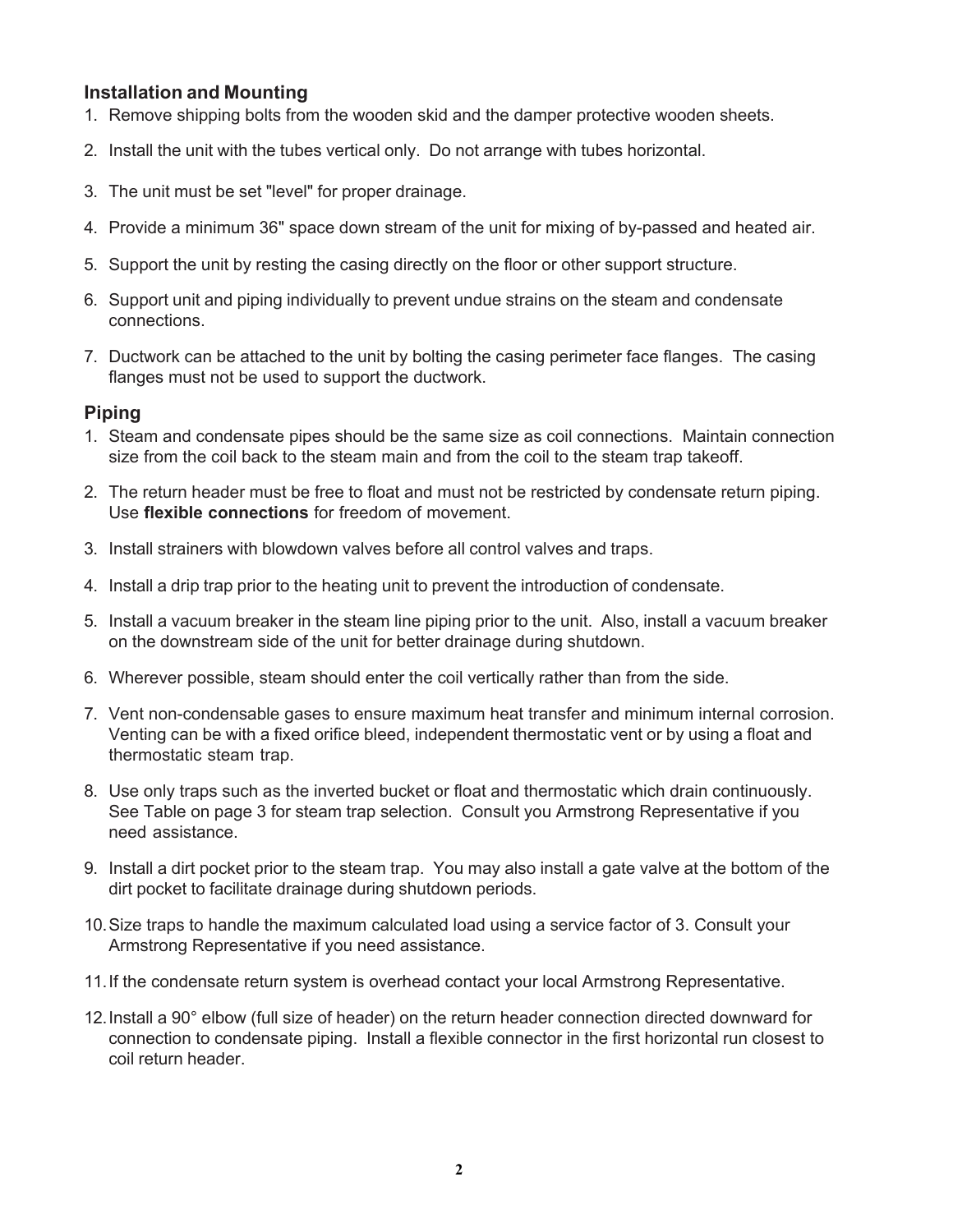# **Piping practices for Duramix steam heating coils are shown below.**



#### **Notes:**

- 1. 24" minimum if safety drain is used.
- 2. Safety drain is used if pressurized or overhead. Armstrong's pumping traps or Posi-Pressure Control system provides additional protection.
- 3. The air vent may be either an orifice bleed or thermostatically operated element.
- 4. The main trap may be either an Inverted Bucket or a Float & Thermostatic type depending upon the service conditions. See Table below for steam trap recommendations. Note: Inverted bucket steam trap required with Posi-Pressure Control system.
- 5. Overhead condensate return option.

| <b>Armstrong Steam Trap Selection Guide</b> |                   |                          |               |
|---------------------------------------------|-------------------|--------------------------|---------------|
| Equipment                                   | <b>Selections</b> | <b>Constant Pressure</b> |               |
|                                             |                   | $0 - 30$ psig            | Above 30 psig |
| Duramix                                     | 1st Choice        | IBLV                     | <b>IBLV</b>   |
|                                             | 2nd Choice        | F&T                      | F&T           |

# **Control Arrangement and Adjustment**

The required leaving air temperature from the unit is controlled by automatic positioning of the face and by-pass dampers via a pneumatic actuator in response to the signal produced by a thermostat located in the downstream ductwork. The temperature sensing element shall be placed not closer than 36" from the face of the unit. This sensing element must be positioned in the center of the face area, horizontally across both face and bypass sections of the unit.

Duramix units are supplied from the factory complete with a standard pneumatic damper actuator, and a damping mechanism adjusted for the correct stroke. No field adjustments are required.